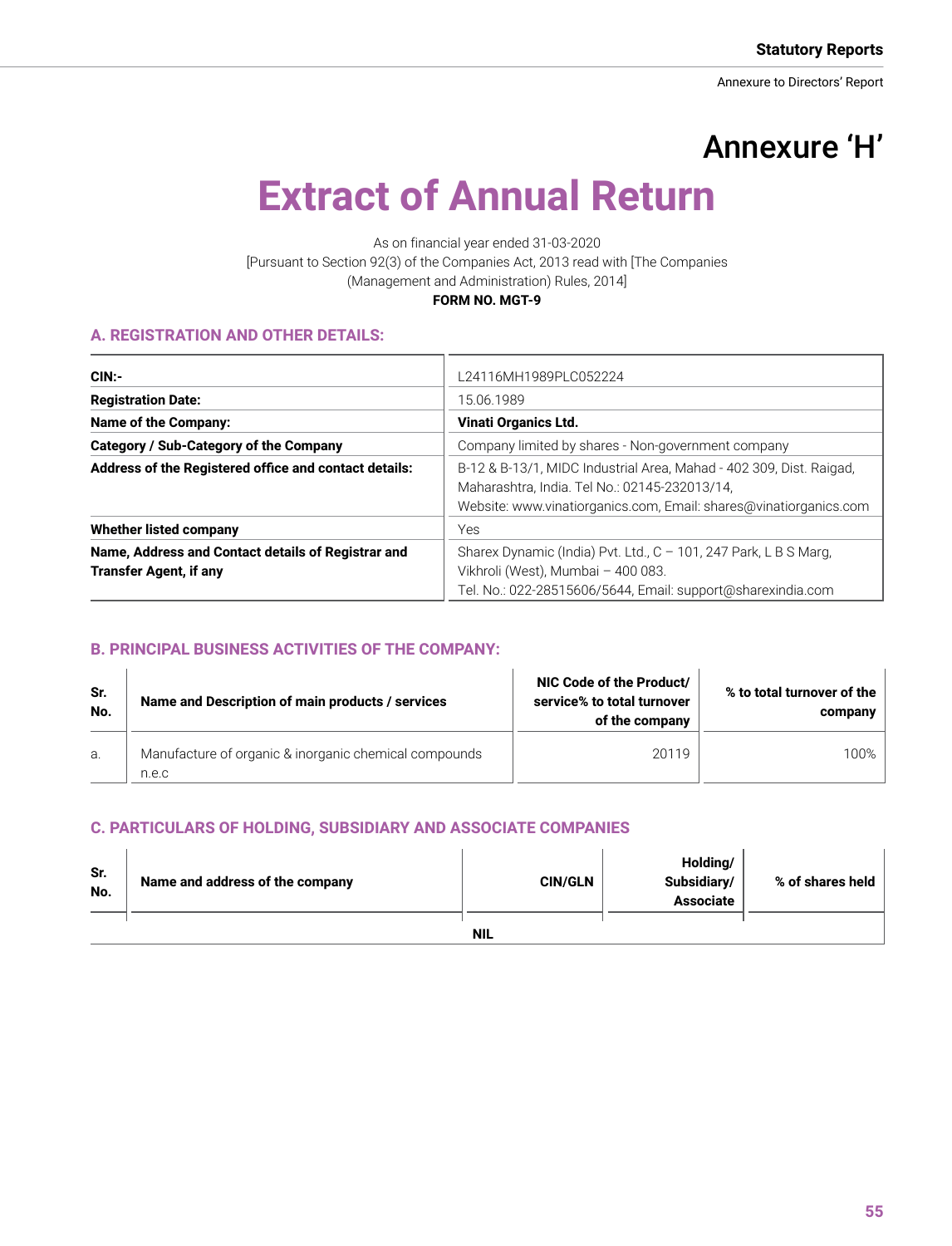# **D. SHARE HOLDING PATTERN**

#### **i) Category-wise Share Holding**

| <b>Category of</b>                                                   |               |                     | No. of Shares held at the beginning of the<br>year 01-04-2019 |                             |              | No. of Shares held at the end of the<br>year 31-03-2020 |              |                             |                              |
|----------------------------------------------------------------------|---------------|---------------------|---------------------------------------------------------------|-----------------------------|--------------|---------------------------------------------------------|--------------|-----------------------------|------------------------------|
| <b>Shareholders</b>                                                  | <b>Dematl</b> | <b>Physical</b>     | <b>Total</b>                                                  | % of Total<br><b>Shares</b> | <b>Demat</b> | <b>Physical</b>                                         | <b>Total</b> | % of Total<br><b>Shares</b> | Change<br>during the<br>year |
| <b>A. PROMOTER'S</b>                                                 |               |                     |                                                               |                             |              |                                                         |              |                             |                              |
| (1). INDIAN                                                          |               |                     |                                                               |                             |              |                                                         |              |                             |                              |
| (a). Individual                                                      | 14284012      | $\overline{0}$      | 14284012                                                      | 27.795                      | 28568024     | $\mathbf 0$                                             | 28568024     | 27.795                      | $\Omega$                     |
| (b). Central Govt.                                                   | 0             | 0                   | 0                                                             | 0                           | 0            | $\mathbf 0$                                             | 0            | 0                           | 0                            |
| (c). State Govt(s).                                                  | $\Omega$      | $\overline{0}$      | $\Omega$                                                      | $\Omega$                    | $\Omega$     | $\mathbf 0$                                             | $\Omega$     | $\Omega$                    | $\Omega$                     |
| (d). Bodies Corpp.                                                   | 23750204      | $\mathbf 0$         | 23750204                                                      | 46.215                      | 47540253     | $\mathbf 0$                                             | 47540253     | 46.253                      | 0.038                        |
| $(e)$ . FIINS /<br><b>BANKS.</b>                                     | 0             | $\Omega$            | $\Omega$                                                      | $\Omega$                    | $\Omega$     | $\Omega$                                                | $\Omega$     | 0                           | <sup>n</sup>                 |
| (f). Any Other                                                       | $\Omega$      | $\Omega$            | $\Omega$                                                      | $\Omega$                    | 0            | $\mathbf 0$                                             |              | $\Omega$                    | $\Omega$                     |
| <b>Sub-total (A) (1):-</b>                                           | 38034216      | 0                   | 38034216                                                      | 74.01                       | 76108277     | $\bf{0}$                                                | 76108277     | 74.048                      | 0.038                        |
| (2). FOREIGN                                                         |               |                     |                                                               |                             |              |                                                         |              |                             |                              |
| (a). Individual NRI<br>/ For Ind                                     |               | $\overline{0}$      |                                                               |                             |              | $\overline{0}$                                          |              |                             | $\Omega$                     |
| (b). Other<br>Individual                                             |               | $\Omega$            |                                                               |                             |              | $\overline{0}$                                          |              |                             | $\Omega$                     |
| (c). Bodies<br>Corporates                                            |               | $\Omega$            |                                                               |                             |              | $\Omega$                                                |              |                             | $\Omega$                     |
| (d). Banks / FII                                                     |               | $\overline{0}$      |                                                               |                             |              | $\mathbf 0$                                             |              |                             | 0                            |
| (e). Qualified<br>Foreign<br>Investor                                |               | $\Omega$            |                                                               |                             |              | $\Omega$                                                |              |                             | $\Omega$                     |
| (f). Any Other<br>Specify                                            |               | $\overline{0}$      |                                                               |                             |              | $\overline{0}$                                          |              |                             | $\Omega$                     |
| Sub-total $(A)$ $(2)$ :-                                             | 0             | 0                   | 0                                                             | $\bf{0}$                    | Ω            | $\bf{0}$                                                | 0            | 0                           |                              |
| <b>Total shareholding</b><br>of Promoter $(A) = (A)$<br>$(1)+(A)(2)$ | 38034216      | 0                   | 38034216                                                      | 74.010                      | 76108277     | $\bf{0}$                                                | 76108277     | 74.048                      | 0.038                        |
| (B) (1). PUBLIC SHAREHOLDING                                         |               |                     |                                                               |                             |              |                                                         |              |                             |                              |
| (a). Mutual Funds                                                    | 3356366       | $\mathbf 0$         | 3356366                                                       | 6.531                       | 5715916      | $\mathsf{O}$                                            | 5715916      | 5.561                       | $-0.970$                     |
| (b). Banks / FI                                                      | 4447          | $\mathsf{O}\xspace$ | 4447                                                          | 0.009                       |              | $\mathsf{O}\xspace$                                     |              |                             | $-0.009$                     |
| (c). Central Govt.                                                   | 590131        | 0                   | 590131                                                        | 1.148                       | 1175362      | $\mathbf 0$                                             | 1175362      | 1.144                       | $-0.004$                     |
| (d). State Govt.                                                     |               | $\mathbf 0$         |                                                               |                             |              | $\mathsf{O}\xspace$                                     |              |                             | 0.000                        |
| (e). Venture<br>Capital Funds                                        |               | $\overline{0}$      |                                                               |                             |              | $\mathbf 0$                                             |              |                             | 0.000                        |
| (f). Insurance<br>Companies                                          |               | $\overline{0}$      |                                                               |                             | 518960       | $\mathbf 0$                                             | 518960       | 0.505                       | 0.505                        |
| $(g)$ . Flls                                                         | 1937260       | $\mathbf 0$         | 1937260                                                       | 3.770                       | 5271081      | $\mathbf 0$                                             | 5271081      | 5.128                       | 1.358                        |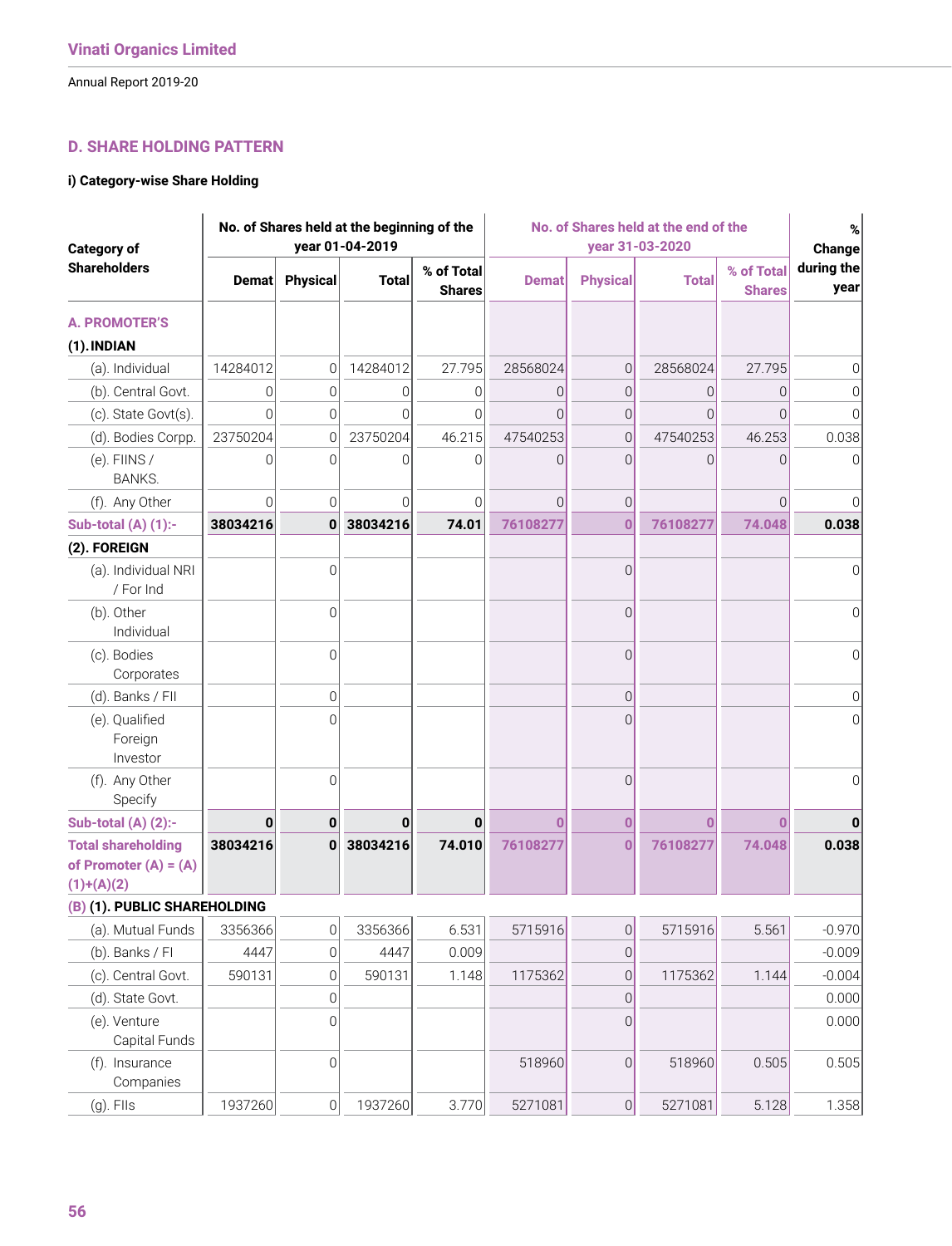| <b>Category of</b>                                                                                   | No. of Shares held at the beginning of the<br>year 01-04-2019 |                 |                 |                             | No. of Shares held at the end of the<br>year 31-03-2020 |                 |              |                             | %<br>Change        |
|------------------------------------------------------------------------------------------------------|---------------------------------------------------------------|-----------------|-----------------|-----------------------------|---------------------------------------------------------|-----------------|--------------|-----------------------------|--------------------|
| <b>Shareholders</b>                                                                                  | Demat                                                         | <b>Physical</b> | <b>Total</b>    | % of Total<br><b>Shares</b> | <b>Demat</b>                                            | <b>Physical</b> | <b>Total</b> | % of Total<br><b>Shares</b> | during the<br>year |
| (h). Foreign<br>Venture<br>Capital Funds                                                             |                                                               | 0               |                 |                             |                                                         | 0               |              |                             | 0.000              |
| (i). Others<br>(specify)                                                                             |                                                               | $\mathbf 0$     |                 |                             |                                                         | $\Omega$        |              |                             | 0.000              |
| Sub-total $(B)(1)$ :-                                                                                | 5888204                                                       | 0               | 5888204         | 11.458                      | 12681319                                                | $\bf{0}$        | 12681319     | 12.338                      | 0.88               |
| 2. Non-Institutions                                                                                  |                                                               |                 |                 |                             |                                                         |                 |              |                             |                    |
| (a). BODIES CORP.                                                                                    |                                                               |                 |                 |                             |                                                         |                 |              |                             |                    |
| (i). Indian                                                                                          | 562812                                                        | 9000            | 571812          | 1.113                       | 654929                                                  | 18000           | 672929       | 0.655                       | $-0.458$           |
| (ii). Overseas                                                                                       |                                                               | 0               |                 |                             |                                                         | $\Omega$        |              |                             | 0.000              |
| (b). Individuals                                                                                     |                                                               |                 |                 |                             |                                                         |                 |              |                             |                    |
| Individual<br>(i)<br>shareholders<br>holding<br>nominal share<br>capital upto ₹1<br>lakh             | 4965889                                                       | 951255          | 5917144         | 11.514                      | 9527021                                                 | 1500010         | 11027031     | 10.729                      | $-0.785$           |
| Individual<br>(ii)<br>shareholders<br>holding<br>nominal share<br>capital in<br>excess of ₹1<br>lakh | 579066                                                        | $\overline{0}$  | 579066          | 1.127                       | 1659589                                                 | $\Omega$        | 1659589      | 1.615                       | 0.488              |
| (c). Other (specify)                                                                                 |                                                               |                 |                 |                             |                                                         |                 |              |                             |                    |
| Non Resident<br>Indians                                                                              | 214800                                                        | 3500            | 218300          | 0.425                       | 404106                                                  | $\overline{0}$  | 404106       | 0.393                       | $-0.032$           |
| Overseas<br>Corporate Bodies                                                                         |                                                               | $\mathbf 0$     |                 |                             |                                                         | $\Omega$        |              |                             | $\Omega$           |
| Foreign Nationals                                                                                    |                                                               | 0               |                 |                             |                                                         | $\Omega$        |              |                             | 0                  |
| <b>Clearing Members</b>                                                                              | 17263                                                         | $\mathbf 0$     | 17263           | 0.034                       | 228524                                                  | $\theta$        | 228524       | 0.222                       | 0.188              |
| Trusts                                                                                               | 165020                                                        | 0               | 165020          | 0.321                       | 275                                                     | 0               | 275          | $\overline{0}$              | $-0.321$           |
| Foreign Boodies -<br>D <sub>R</sub>                                                                  |                                                               | 0               |                 |                             |                                                         | $\Omega$        |              |                             | 0                  |
| Sub-total $(B)(2)$ :-                                                                                | 6504850                                                       | 963755          | 7468605         | 14.534                      | 12474444                                                | 1518010         | 13992454     | 13.614                      | $-0.92$            |
| <b>Total Public</b><br><b>Shareholding (B)=(B)</b><br>$(1)+(B)(2)$                                   | 12393054                                                      | 963755          | 13356809        | 25.992                      | 25155763                                                | 1518010         | 26673773     | 25.952                      | $-0.04$            |
| <b>C. Shares held by</b><br><b>Custodian for GDRs</b><br>& ADRs                                      |                                                               | $\bf{0}$        |                 |                             |                                                         | O               |              |                             | 0.000              |
| <b>Grand Total (A+B+C)</b>                                                                           | 50427270                                                      |                 | 963755 51391025 | 100.00                      | 101264040 1518010 102782050                             |                 |              | 100.00                      | $\mathbf 0$        |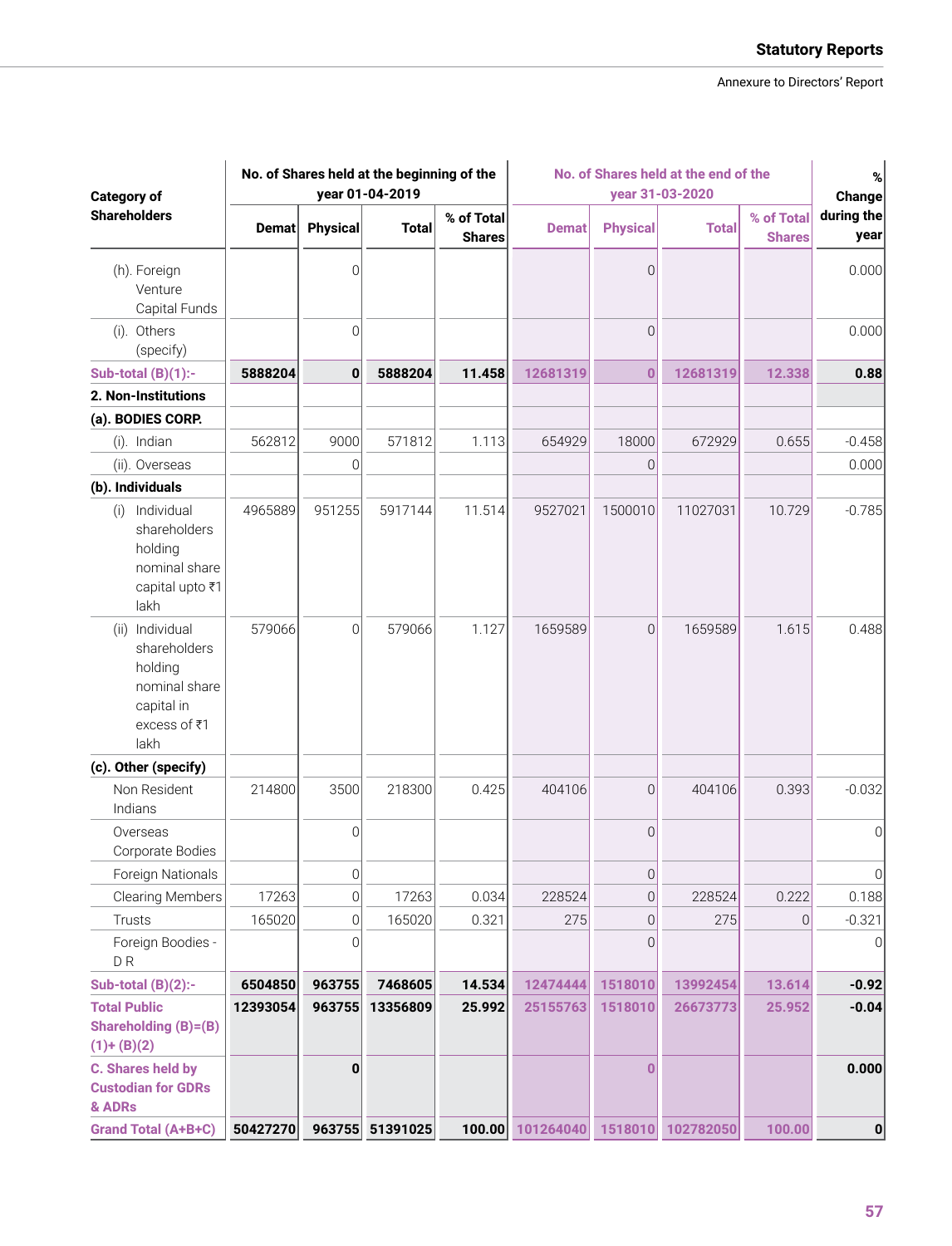# **Shareholding of promoters**

|                  |                                     |                        | Shareholding at the beginning of the year        |                                                             | ShareHolding at the end of the Year | % changes                                        |                                                             |                                           |
|------------------|-------------------------------------|------------------------|--------------------------------------------------|-------------------------------------------------------------|-------------------------------------|--------------------------------------------------|-------------------------------------------------------------|-------------------------------------------|
| Sr.<br><b>No</b> | <b>Shareholder's Name</b>           | No.of<br><b>Shares</b> | % of total<br><b>Shares</b><br>of the<br>company | % of shares<br>Pledged/<br>encumbered<br>to total<br>shares | No.of<br><b>Shares</b>              | % of total<br><b>Shares</b><br>of the<br>company | % of shares<br>Pledged/<br>encumbered<br>to total<br>shares | in share<br>holding<br>during the<br>year |
| $\mathbf{1}$     | SUCHIR CHEMICALS<br>PRIVATE LIMITED | 23750204               | 46.215                                           | 0                                                           | 47540253                            | 46.253                                           | 0                                                           | 0.038                                     |
| $\overline{2}$   | <b>VINOD SARAF</b>                  | 6950291                | 13.524                                           | $\Omega$                                                    | 13900582                            | 13.524                                           | 0                                                           | 0                                         |
| 3                | <b>KAVITA SARAF</b>                 | 6207228                | 12.078                                           | 0                                                           | 12414456                            | 12.078                                           |                                                             | ΩI                                        |
| 4                | VINATI SARAF MUTREJA                | 605310                 | 1.178                                            |                                                             | 1210620                             | 1.178                                            |                                                             | O.                                        |
| 5                | <b>VIRAL SARAF MITTAL</b>           | 521183                 | 1.014                                            |                                                             | 1042366                             | 1.014                                            |                                                             | 0                                         |

# **Change in Promoter's Shareholding(Please specify,if there is no change)**

|                  |                                     | Shareholding at the beginning of the year                            |                                                |             | ShareHolding at the end of the Year                    |         |                 |                                                  |
|------------------|-------------------------------------|----------------------------------------------------------------------|------------------------------------------------|-------------|--------------------------------------------------------|---------|-----------------|--------------------------------------------------|
| Sr.<br><b>No</b> | <b>Shareholder's Name</b>           | No.of<br><b>Shares</b><br>at the<br>beginning<br>/end of the<br>Year | % of the<br><b>Shares</b><br>of the<br>company | <b>Date</b> | Increasing/<br><b>Decreasing</b><br>in<br>shareholding | Reason* | No.of<br>shares | % of total<br><b>Shares</b><br>of the<br>company |
| 1                | SUCHIR CHEMICALS<br>PRIVATE LIMITED | 23750204                                                             | 46.215                                         | 01-04-2019  |                                                        |         |                 |                                                  |
|                  |                                     |                                                                      |                                                | 07-02-2020  | 23750204                                               | Sub-Div | 47500408        | 46.215                                           |
|                  |                                     |                                                                      |                                                | 20-03-2020  | 22399                                                  | Buy     | 47522807        | 46.236                                           |
|                  |                                     |                                                                      |                                                | 27-03-2020  | 17446                                                  | Buy     | 47540253        | 46.253                                           |
|                  | -Closing Balance                    |                                                                      |                                                | 31-03-2020  |                                                        |         | 47540253        | 46.253                                           |
| $\overline{2}$   | VINOD SARAF                         | 6950291                                                              | 13.524                                         | 01-04-2019  |                                                        |         |                 |                                                  |
|                  |                                     |                                                                      |                                                | 07-02-2020  | 6950291                                                | Sub-Div | 13900582        | 13.524                                           |
|                  | -Closing Balance                    |                                                                      |                                                | 31-03-2020  |                                                        |         | 13900582        | 13.524                                           |
| 3                | <b>KAVITA SARAF</b>                 | 6207228                                                              | 12.078                                         | 01-04-2019  |                                                        |         |                 |                                                  |
|                  |                                     |                                                                      |                                                | 07-02-2020  | 6207228                                                | Sub-Div | 12414456        | 12.078                                           |
|                  | -Closing Balance                    |                                                                      |                                                | 31-03-2020  |                                                        |         | 12414456        | 12.078                                           |
| 4                | VINATI SARAF MUTREJA                | 605310                                                               | 1.178                                          | 01-04-2019  |                                                        |         |                 |                                                  |
|                  |                                     |                                                                      |                                                | 07-02-2020  | 605310                                                 | Sub-Div | 1210620         | 1.178                                            |
|                  | -Closing Balance                    |                                                                      |                                                | 31-03-2020  |                                                        |         | 1210620         | 1.178                                            |
| 5                | VIRAL SARAF MITTAL                  | 521183                                                               | 1.014                                          | 01-04-2019  |                                                        |         |                 |                                                  |
|                  |                                     |                                                                      |                                                | 07-02-2020  | 521183                                                 | Sub-Div | 1042366         | 1.014                                            |
|                  | -Closing Balance                    |                                                                      |                                                | 31-03-2020  |                                                        |         | 1042366         | 1.014                                            |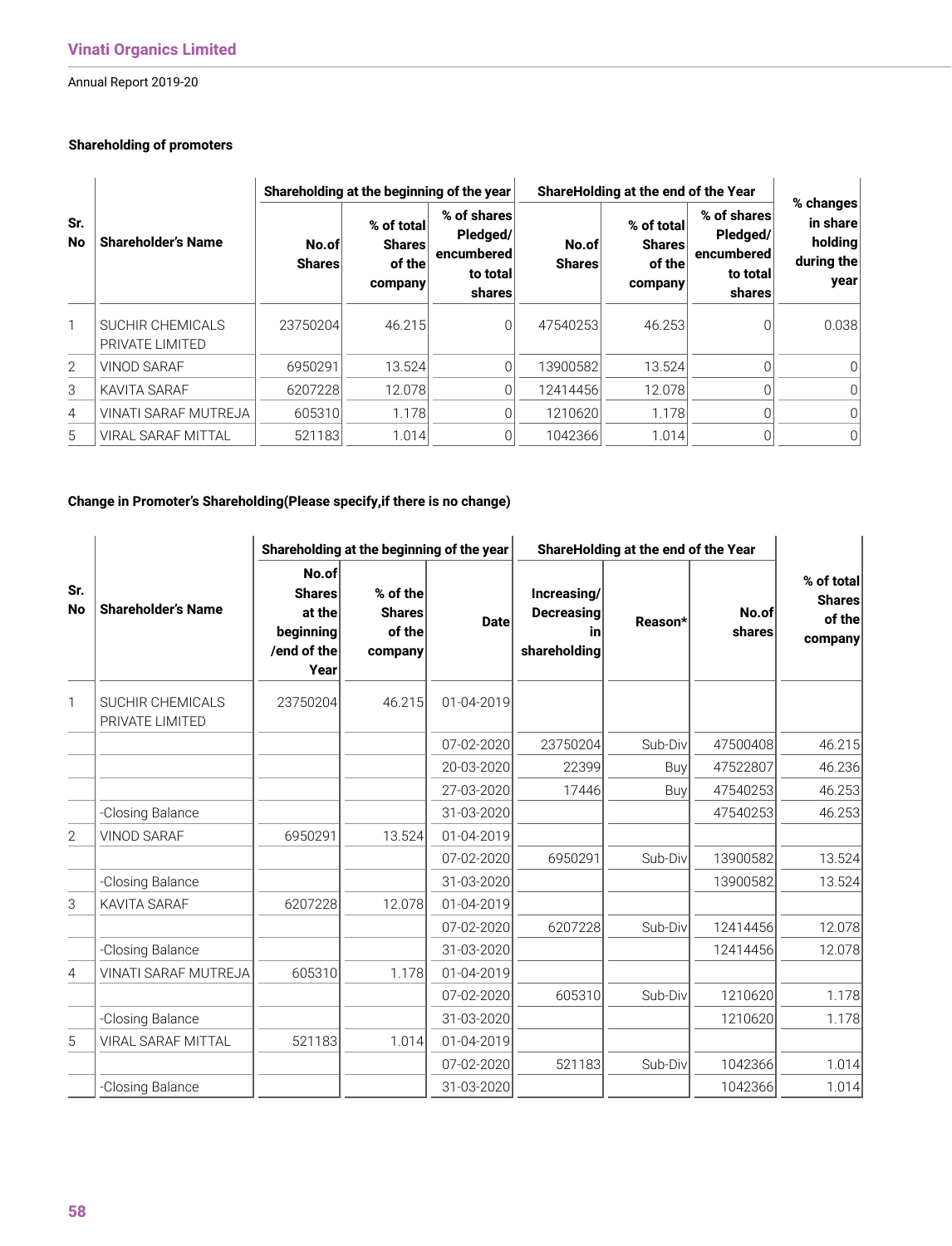| Shareholding pattern of top ten Shareholders (other than Directors,promoters and Holders of GDRs and ADRs): |  |  |
|-------------------------------------------------------------------------------------------------------------|--|--|
|-------------------------------------------------------------------------------------------------------------|--|--|

| Sr.<br><b>No</b> | <b>Name</b>                                                                                       | No.of<br><b>Shares</b><br>at the<br>beginning<br>/end of the<br>Year | % of the<br><b>Shares</b><br>of the<br>company | <b>Date</b>              | Increasing/<br><b>Decreasing</b><br>in<br>shareholding | Reason*      | No.of<br>shares  | % of total<br><b>Shares</b><br>of the<br>company |
|------------------|---------------------------------------------------------------------------------------------------|----------------------------------------------------------------------|------------------------------------------------|--------------------------|--------------------------------------------------------|--------------|------------------|--------------------------------------------------|
| $\mathbf{1}$     | MIRAE ASSET<br><b>EMERGING BLUECHIP</b>                                                           | 993300                                                               | 1.933                                          | 01-04-2019               |                                                        |              |                  |                                                  |
|                  | <b>FUND</b>                                                                                       |                                                                      |                                                | 05-04-2019               |                                                        |              |                  |                                                  |
|                  |                                                                                                   |                                                                      |                                                |                          | $-29361$                                               | Sold         | 963939<br>954291 | 1.876                                            |
|                  |                                                                                                   |                                                                      |                                                | 26-04-2019<br>03-05-2019 | $-9648$<br>$-627$                                      | Sold<br>Sold | 953664           | 1.857<br>1.856                                   |
|                  |                                                                                                   |                                                                      |                                                |                          | $-2863$                                                | Sold         | 950801           | 1.85                                             |
|                  |                                                                                                   |                                                                      |                                                | 17-05-2019<br>07-06-2019 | -78956                                                 | Sold         | 871845           | 1.696                                            |
|                  |                                                                                                   |                                                                      |                                                | 26-07-2019               | 15167                                                  | Buy          | 887012           | 1.726                                            |
|                  |                                                                                                   |                                                                      |                                                | 02-08-2019               | 16609                                                  | Buy          | 903621           | 1.758                                            |
|                  |                                                                                                   |                                                                      |                                                | 06-09-2019               | $-2563$                                                | Sold         | 901058           | 1.753                                            |
|                  |                                                                                                   |                                                                      |                                                | 13-09-2019               | $-4788$                                                | Sold         | 896270           | 1.744                                            |
|                  |                                                                                                   |                                                                      |                                                | 20-09-2019               | $-3176$                                                | Sold         | 893094           | 1.738                                            |
|                  |                                                                                                   |                                                                      |                                                | 27-09-2019               | $-44250$                                               | Sold         | 848844           | 1.652                                            |
|                  |                                                                                                   |                                                                      |                                                | 30-09-2019               | $-17267$                                               | Sold         | 831577           | 1.618                                            |
|                  |                                                                                                   |                                                                      |                                                | 11-10-2019               | $-6250$                                                | Sold         | 825327           | 1.606                                            |
|                  |                                                                                                   |                                                                      |                                                | 25-10-2019               | $-5338$                                                | Sold         | 819989           | 1.596                                            |
|                  |                                                                                                   |                                                                      |                                                | 01-11-2019               | $-35388$                                               | Sold         | 784601           | 1.527                                            |
|                  |                                                                                                   |                                                                      |                                                | 15-11-2019               | $-11292$                                               | Sold         | 773309           | 1.505                                            |
|                  |                                                                                                   |                                                                      |                                                | 29-11-2019               | $-2752$                                                | Sold         | 770557           | 1.499                                            |
|                  |                                                                                                   |                                                                      |                                                | 06-12-2019               | $-68180$                                               | Sold         | 702377           | 1.367                                            |
|                  |                                                                                                   |                                                                      |                                                | 13-12-2019               | $-20000$                                               | Sold         | 682377           | 1.328                                            |
|                  |                                                                                                   |                                                                      |                                                | 03-01-2020               | $-65922$                                               | Sold         | 616455           | 1.2                                              |
|                  |                                                                                                   |                                                                      |                                                | 17-01-2020               | $-6112$                                                | Sold         | 610343           | 1.188                                            |
|                  |                                                                                                   |                                                                      |                                                | 24-01-2020               | $-69389$                                               | Sold         | 540954           | 1.053                                            |
|                  |                                                                                                   |                                                                      |                                                | 06-02-2020               | 6070                                                   | Buy          | 547024           | 1.064                                            |
|                  |                                                                                                   |                                                                      |                                                | 07-02-2020               | 547024                                                 | Sub-Div      | 1094048          | 1.064                                            |
|                  |                                                                                                   |                                                                      |                                                | 06-03-2020               | 38407                                                  | Buy          | 1132455          | 1.102                                            |
|                  |                                                                                                   |                                                                      |                                                | 13-03-2020               | 53686                                                  | Buy          | 1186141          | 1.154                                            |
|                  |                                                                                                   |                                                                      |                                                | 20-03-2020               | 77210                                                  | Buy          | 1263351          | 1.229                                            |
|                  |                                                                                                   |                                                                      |                                                | 27-03-2020               | 49427                                                  | Buy          | 1312778          | 1.277                                            |
|                  | -Closing Balance                                                                                  |                                                                      |                                                | 31-03-2020               | 5916                                                   | Buy          | 1318694          | 1.283                                            |
| $\overline{2}$   | <b>INVESTOR EDUCATION</b><br>AND PROTECTION<br>FUND AUTHORITY<br>MINISTRY OF<br>CORPORATE AFFAIRS | 581906                                                               | 1.132                                          | 01-04-2019               |                                                        |              |                  |                                                  |
|                  |                                                                                                   |                                                                      |                                                | 17-05-2019               | $-1500$                                                | Sold         | 580406           | 1.129                                            |
|                  |                                                                                                   |                                                                      |                                                | 21-06-2019               | $-750$                                                 | Sold         | 579656           | 1.128                                            |
|                  |                                                                                                   |                                                                      |                                                | 29-06-2019               | $-3000$                                                | Sold         | 576656           | 1.122                                            |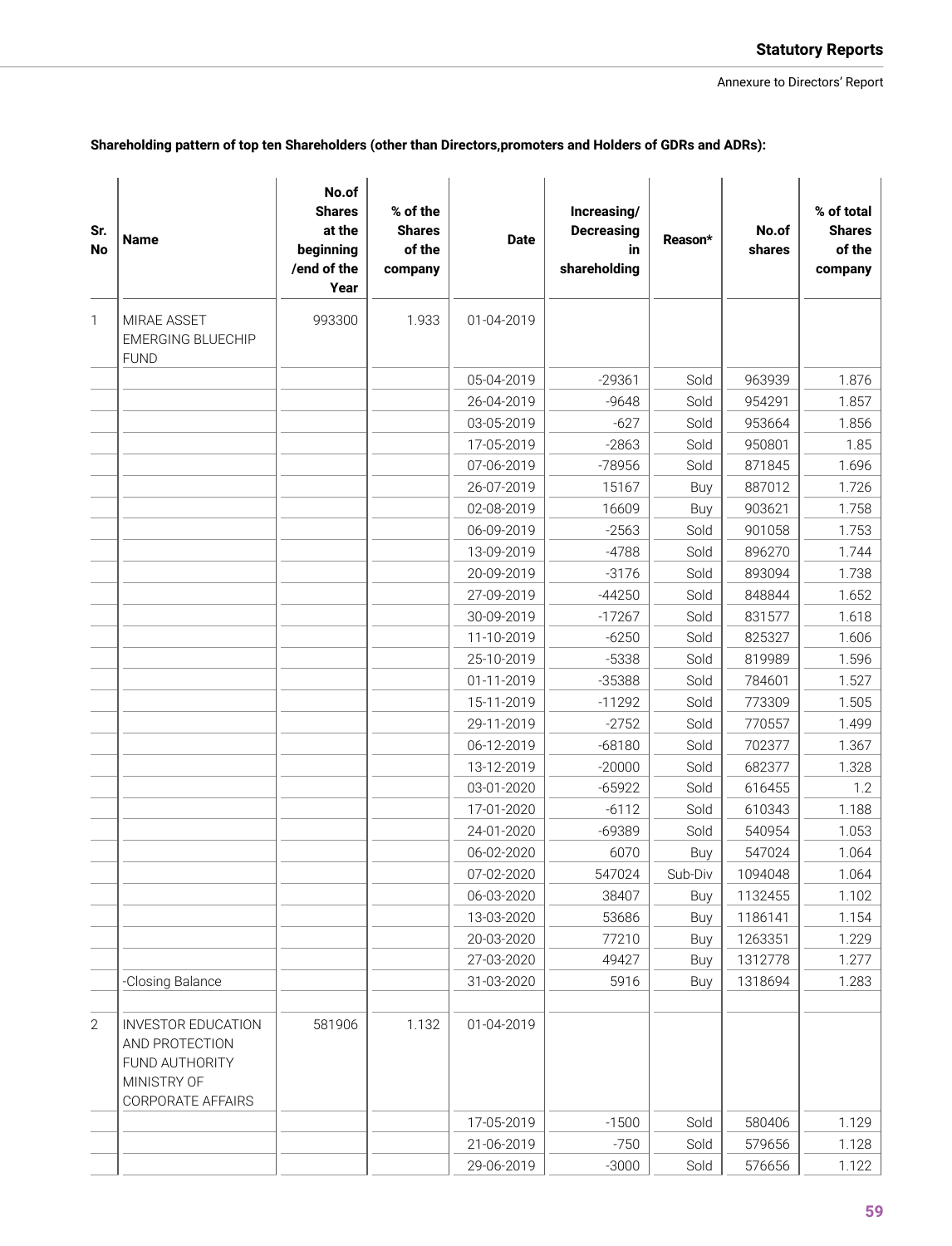| Sr.<br>No      | <b>Name</b>                             | No.of<br><b>Shares</b><br>at the<br>beginning<br>/end of the<br>Year | % of the<br><b>Shares</b><br>of the<br>company | <b>Date</b> | Increasing/<br><b>Decreasing</b><br>in<br>shareholding | Reason* | No.of<br>shares | % of total<br><b>Shares</b><br>of the<br>company |
|----------------|-----------------------------------------|----------------------------------------------------------------------|------------------------------------------------|-------------|--------------------------------------------------------|---------|-----------------|--------------------------------------------------|
|                |                                         |                                                                      |                                                | 19-07-2019  | $-750$                                                 | Sold    | 575906          | 1.121                                            |
|                |                                         |                                                                      |                                                | 26-07-2019  | $-2250$                                                | Sold    | 573656          | 1.116                                            |
|                |                                         |                                                                      |                                                | 02-08-2019  | $-4500$                                                | Sold    | 569156          | 1.108                                            |
|                |                                         |                                                                      |                                                | 09-08-2019  | $-1500$                                                | Sold    | 567656          | 1.105                                            |
|                |                                         |                                                                      |                                                | 23-08-2019  | $-750$                                                 | Sold    | 566906          | 1.102                                            |
|                |                                         |                                                                      |                                                | 27-09-2019  | $-1500$                                                | Sold    | 565406          | 1.1                                              |
|                |                                         |                                                                      |                                                | 30-09-2019  | $-750$                                                 | Sold    | 564656          | 1.099                                            |
|                |                                         |                                                                      |                                                | 11-10-2019  | 41900                                                  | Buy     | 606556          | 1.18                                             |
|                |                                         |                                                                      |                                                | 18-10-2019  | $-750$                                                 | Sold    | 605806          | 1.179                                            |
|                |                                         |                                                                      |                                                | 08-11-2019  | $-1500$                                                | Sold    | 604306          | 1.176                                            |
|                |                                         |                                                                      |                                                | 22-11-2019  | $-750$                                                 | Sold    | 603556          | 1.174                                            |
|                |                                         |                                                                      |                                                | 06-12-2019  | $-500$                                                 | Sold    | 603056          | 1.173                                            |
|                |                                         |                                                                      |                                                | 13-12-2019  | $-3000$                                                | Sold    | 600056          | 1.168                                            |
|                |                                         |                                                                      |                                                | 20-12-2019  | $-1500$                                                | Sold    | 598556          | 1.165                                            |
|                |                                         |                                                                      |                                                | 27-12-2019  | $-750$                                                 | Sold    | 597806          | 1.163                                            |
|                |                                         |                                                                      |                                                | 31-12-2019  | $-1500$                                                | Sold    | 596306          | 1.16                                             |
|                |                                         |                                                                      |                                                | 24-01-2020  | $-2250$                                                | Sold    | 594056          | 1.156                                            |
|                |                                         |                                                                      |                                                | 31-01-2020  | $-4500$                                                | Sold    | 589556          | 1.147                                            |
|                |                                         |                                                                      |                                                | 06-02-2020  | $-1500$                                                | Sold    | 588056          | 1.144                                            |
|                |                                         |                                                                      |                                                | 07-02-2020  | 588056                                                 | Sub-Div | 1176112         | 1.144                                            |
|                |                                         |                                                                      |                                                | 06-03-2020  | $-750$                                                 | Sold    | 1175362         | 1.144                                            |
|                | -Closing Balance                        |                                                                      |                                                | 31-03-2020  |                                                        |         | 1175362         | 1.144                                            |
| $\mathsf 3$    | SMALLCAP WORLD<br>FUND, INC             | $\mathbf 0$                                                          | 0.000                                          | 01-04-2019  |                                                        |         |                 |                                                  |
|                |                                         |                                                                      |                                                | 26-04-2019  | 297492                                                 | Buy     | 297492          | 0.579                                            |
|                |                                         |                                                                      |                                                | 14-06-2019  | 62999                                                  | Buy     | 360491          | 0.701                                            |
|                |                                         |                                                                      |                                                | 02-08-2019  | 12634                                                  | Buy     | 373125          | 0.726                                            |
|                |                                         |                                                                      |                                                | 09-08-2019  | 4021                                                   | Buy     | 377146          | 0.734                                            |
|                |                                         |                                                                      |                                                | 29-11-2019  | 7478                                                   | Buy     | 384624          | 0.748                                            |
|                |                                         |                                                                      |                                                | 06-12-2019  | 45601                                                  | Buy     | 430225          | 0.837                                            |
|                |                                         |                                                                      |                                                | 13-12-2019  | 4882                                                   | Buy     | 435107          | 0.847                                            |
|                |                                         |                                                                      |                                                | 20-12-2019  | 16153                                                  | Buy     | 451260          | 0.878                                            |
|                |                                         |                                                                      |                                                | 31-12-2019  | 2041                                                   | Buy     | 453301          | 0.882                                            |
|                |                                         |                                                                      |                                                | 10-01-2020  | 11185                                                  | Buy     | 464486          | 0.904                                            |
|                |                                         |                                                                      |                                                | 07-02-2020  | 464486                                                 | Sub-Div | 928972          | 0.904                                            |
|                | -Closing Balance                        |                                                                      |                                                | 31-03-2020  |                                                        |         | 928972          | 0.904                                            |
| $\overline{4}$ | MIRAE ASSET INDIA<br><b>EQUITY FUND</b> | 594579                                                               | 1.157                                          | 01-04-2019  |                                                        |         |                 |                                                  |
|                |                                         |                                                                      |                                                | 05-04-2019  | $-29311$                                               | Sold    | 565268          | 1.1                                              |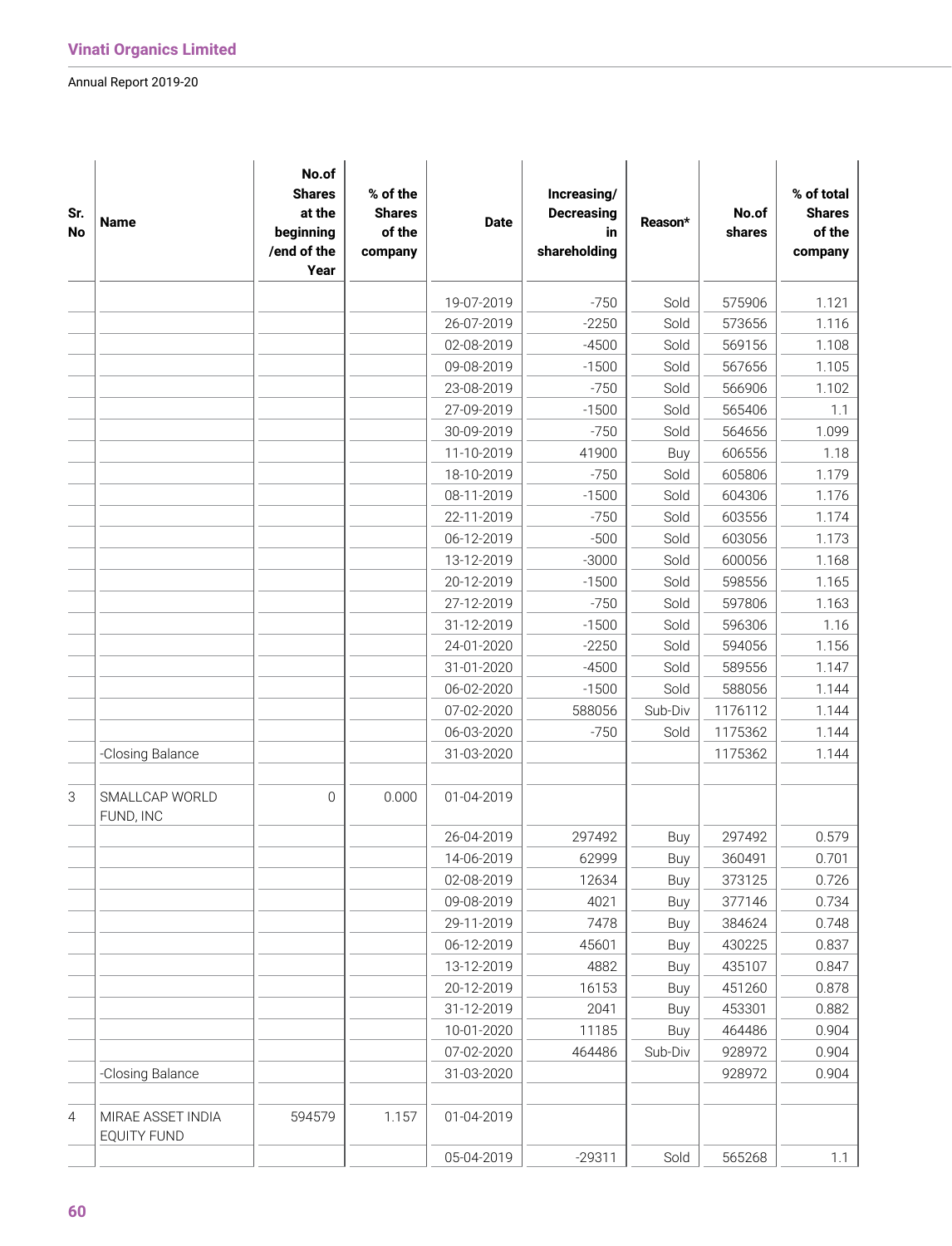| Sr.<br>No | <b>Name</b>                                      | No.of<br><b>Shares</b><br>at the<br>beginning<br>/end of the<br>Year | % of the<br><b>Shares</b><br>of the<br>company | <b>Date</b> | Increasing/<br><b>Decreasing</b><br>in<br>shareholding | Reason* | No.of<br>shares | % of total<br><b>Shares</b><br>of the<br>company |
|-----------|--------------------------------------------------|----------------------------------------------------------------------|------------------------------------------------|-------------|--------------------------------------------------------|---------|-----------------|--------------------------------------------------|
|           |                                                  |                                                                      |                                                | 26-04-2019  | $-9647$                                                | Sold    | 555621          | 1.081                                            |
|           |                                                  |                                                                      |                                                | 03-05-2019  | $-628$                                                 | Sold    | 554993          | 1.08                                             |
|           |                                                  |                                                                      |                                                | 23-08-2019  | $-36267$                                               | Sold    | 518726          | 1.008                                            |
|           |                                                  |                                                                      |                                                | 30-08-2019  | $-10465$                                               | Sold    | 508261          | 0.989                                            |
|           |                                                  |                                                                      |                                                | 20-09-2019  | $-3175$                                                | Sold    | 505086          | 0.983                                            |
|           |                                                  |                                                                      |                                                | 27-09-2019  | $-49562$                                               | Sold    | 455524          | 0.886                                            |
|           |                                                  |                                                                      |                                                | 07-02-2020  | 455524                                                 | Sub-Div | 911048          | 0.886                                            |
|           | -Closing Balance                                 |                                                                      |                                                | 31-03-2020  |                                                        |         | 911048          | 0.886                                            |
| 5         | <b>GOLDMAN SACHS</b><br><b>INDIA LIMITED</b>     | 513330                                                               | 0.999                                          | 01-04-2019  |                                                        |         |                 |                                                  |
|           |                                                  |                                                                      |                                                | 13-12-2019  | $-19585$                                               | Sold    | 493745          | 0.961                                            |
|           |                                                  |                                                                      |                                                | 07-02-2020  | 493745                                                 | Sub-Div | 987490          | 0.961                                            |
|           |                                                  |                                                                      |                                                | 28-02-2020  | $-21501$                                               | Sold    | 965989          | 0.94                                             |
|           |                                                  |                                                                      |                                                | 06-03-2020  | $-26503$                                               | Sold    | 939486          | 0.914                                            |
|           |                                                  |                                                                      |                                                | 13-03-2020  | $-25850$                                               | Sold    | 913636          | 0.889                                            |
|           |                                                  |                                                                      |                                                | 20-03-2020  | $-29665$                                               | Sold    | 883971          | 0.86                                             |
|           |                                                  |                                                                      |                                                | 27-03-2020  | $-32544$                                               | Sold    | 851427          | 0.828                                            |
|           | -Closing Balance                                 |                                                                      |                                                | 31-03-2020  |                                                        |         | 851427          | 0.828                                            |
| 6         | LIFE INSURANCE<br>CORPORATION OF<br><b>INDIA</b> | 0                                                                    | 0.000                                          | 01-04-2019  |                                                        |         |                 |                                                  |
|           |                                                  |                                                                      |                                                | 12-04-2019  | 8936                                                   | Buy     | 8936            | 0.017                                            |
|           |                                                  |                                                                      |                                                | 19-04-2019  | 5429                                                   | Buy     | 14365           | 0.028                                            |
|           |                                                  |                                                                      |                                                | 26-04-2019  | 730                                                    | Buy     | 15095           | 0.029                                            |
|           |                                                  |                                                                      |                                                | 03-05-2019  | 5450                                                   | Buy     | 20545           | 0.04                                             |
|           |                                                  |                                                                      |                                                | 17-05-2019  | 5658                                                   | Buy     | 26203           | 0.051                                            |
|           |                                                  |                                                                      |                                                | 24-05-2019  | 513                                                    | Buy     | 26716           | 0.052                                            |
|           |                                                  |                                                                      |                                                | 31-05-2019  | 20044                                                  | Buy     | 46760           | 0.091                                            |
|           |                                                  |                                                                      |                                                | 21-06-2019  | 9986                                                   | Buy     | 56746           | 0.11                                             |
|           |                                                  |                                                                      |                                                | 29-06-2019  | 9448                                                   | Buy     | 66194           | 0.129                                            |
|           |                                                  |                                                                      |                                                | 05-07-2019  | 5812                                                   | Buy     | 72006           | 0.14                                             |
|           |                                                  |                                                                      |                                                | 12-07-2019  | 28438                                                  | Buy     | 100444          | 0.195                                            |
|           |                                                  |                                                                      |                                                | 19-07-2019  | 17170                                                  | Buy     | 117614          | 0.229                                            |
|           |                                                  |                                                                      |                                                | 26-07-2019  | 96357                                                  | Buy     | 213971          | 0.416                                            |
|           |                                                  |                                                                      |                                                | 02-08-2019  | 21653                                                  | Buy     | 235624          | 0.458                                            |
|           |                                                  |                                                                      |                                                | 09-08-2019  | 16864                                                  | Buy     | 252488          | 0.491                                            |
|           |                                                  |                                                                      |                                                | 16-08-2019  | 6992                                                   | Buy     | 259480          | 0.505                                            |
|           |                                                  |                                                                      |                                                | 07-02-2020  | 259480                                                 | Sub-Div | 518960          | 0.505                                            |
|           | -Closing Balance                                 |                                                                      |                                                | 31-03-2020  |                                                        |         | 518960          | 0.505                                            |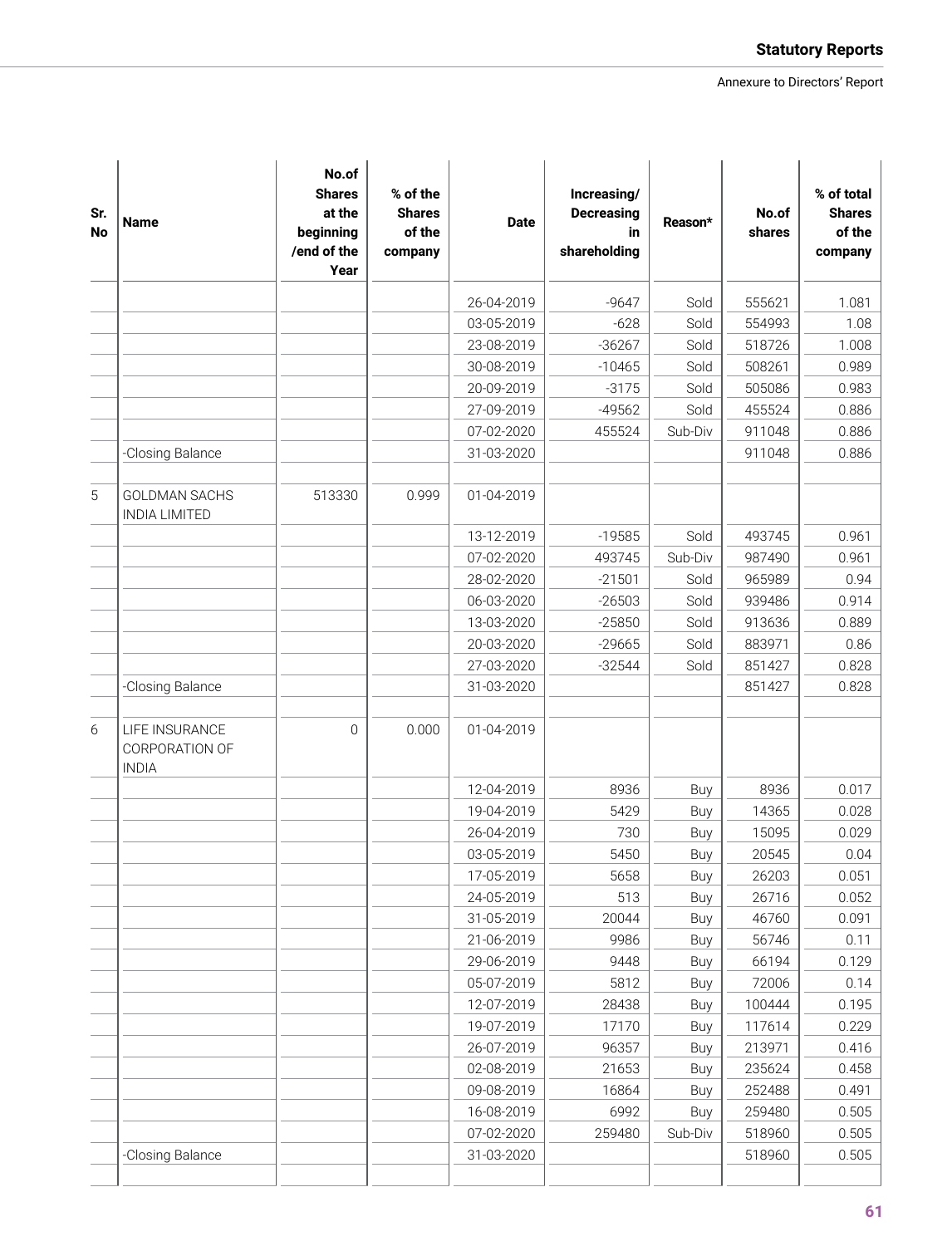| Sr.<br><b>No</b> | <b>Name</b>                                                | No.of<br><b>Shares</b><br>at the<br>beginning<br>/end of the<br>Year | % of the<br><b>Shares</b><br>of the<br>company | <b>Date</b> | Increasing/<br><b>Decreasing</b><br>in<br>shareholding | Reason* | No.of<br>shares | % of total<br><b>Shares</b><br>of the<br>company |
|------------------|------------------------------------------------------------|----------------------------------------------------------------------|------------------------------------------------|-------------|--------------------------------------------------------|---------|-----------------|--------------------------------------------------|
| $\overline{7}$   | MIRAE ASSET TAX<br><b>SAVER FUND</b>                       | 135064                                                               | 0.263                                          | 01-04-2019  |                                                        |         |                 |                                                  |
|                  |                                                            |                                                                      |                                                | 26-07-2019  | 7584                                                   | Buy     | 142648          | 0.278                                            |
|                  |                                                            |                                                                      |                                                | 02-08-2019  | 6903                                                   | Buy     | 149551          | 0.291                                            |
|                  |                                                            |                                                                      |                                                | 03-01-2020  | $-8000$                                                | Sold    | 141551          | 0.275                                            |
|                  |                                                            |                                                                      |                                                | 17-01-2020  | $-557$                                                 | Sold    | 140994          | 0.274                                            |
|                  |                                                            |                                                                      |                                                | 24-01-2020  | $-14096$                                               | Sold    | 126898          | 0.247                                            |
|                  |                                                            |                                                                      |                                                | 07-02-2020  | 126898                                                 | Sub-Div | 253796          | 0.247                                            |
|                  |                                                            |                                                                      |                                                | 06-03-2020  | 14709                                                  | Buy     | 268505          | 0.261                                            |
|                  |                                                            |                                                                      |                                                | 13-03-2020  | 57000                                                  | Buy     | 325505          | 0.317                                            |
|                  |                                                            |                                                                      |                                                | 20-03-2020  | 49847                                                  | Buy     | 375352          | 0.365                                            |
|                  |                                                            |                                                                      |                                                | 27-03-2020  | 38768                                                  | Buy     | 414120          | 0.403                                            |
|                  | -Closing Balance                                           |                                                                      |                                                | 31-03-2020  | 8873                                                   | Buy     | 422993          | 0.412                                            |
| 8                | VANGUARD TOTAL<br>INTERNATIONAL<br><b>STOCK</b>            | $\Omega$                                                             | 0.000                                          | 01-04-2019  |                                                        |         |                 |                                                  |
|                  |                                                            |                                                                      |                                                | 27-09-2019  | 162614                                                 | Buy     | 162614          | 0.316                                            |
|                  |                                                            |                                                                      |                                                | 15-11-2019  | 9494                                                   | Buy     | 172108          | 0.335                                            |
|                  |                                                            |                                                                      |                                                | 07-02-2020  | 172108                                                 | Sub-Div | 344216          | 0.335                                            |
|                  |                                                            |                                                                      |                                                | 21-02-2020  | 13662                                                  | Buy     | 357878          | 0.348                                            |
|                  | -Closing Balance                                           |                                                                      |                                                | 31-03-2020  |                                                        |         | 357878          | 0.348                                            |
|                  |                                                            |                                                                      |                                                |             |                                                        |         |                 |                                                  |
| 9                | L AND T MUTUAL FUND<br>TRUSTEE LTD-L AND T<br>MID CAP FUND | 145168                                                               | 0.282                                          | 01-04-2019  |                                                        |         |                 |                                                  |
|                  |                                                            |                                                                      |                                                | 01-11-2019  | 27032                                                  | Buy     | 172200          | 0.335                                            |
|                  |                                                            |                                                                      |                                                | 07-02-2020  | 172200                                                 | Sub-Div | 344400          | 0.335                                            |
|                  | -Closing Balance                                           |                                                                      |                                                | 31-03-2020  |                                                        |         | 344400          | 0.335                                            |
| 10               | TARAMATI BABUBHAI<br><b>SHAH</b>                           | 170499                                                               | 0.332                                          | 01-04-2019  |                                                        |         |                 |                                                  |
|                  |                                                            |                                                                      |                                                | 24-05-2019  | 594                                                    | Buy     | 171093          | 0.333                                            |
|                  |                                                            |                                                                      |                                                | 07-02-2020  | 171093                                                 | Sub-Div | 342186          | 0.333                                            |
|                  | -Closing Balance                                           |                                                                      |                                                | 31-03-2020  |                                                        |         | 342186          | 0.333                                            |
|                  |                                                            |                                                                      |                                                |             |                                                        |         |                 |                                                  |
| 11               | RISING INDIA FOCUS<br>FUND LIMITED                         | 143819                                                               | 0.28                                           | 01-04-2019  |                                                        |         |                 |                                                  |
|                  |                                                            |                                                                      |                                                | 29-06-2019  | $-3724$                                                | Sold    | 140095          | 0.273                                            |
|                  |                                                            |                                                                      |                                                | 05-07-2019  | $-6305$                                                | Sold    | 133790          | 0.26                                             |
|                  |                                                            |                                                                      |                                                | 30-08-2019  | $-20100$                                               | Sold    | 113690          | 0.221                                            |
|                  |                                                            |                                                                      |                                                | 13-09-2019  | $-11050$                                               | Sold    | 102640          | 0.2                                              |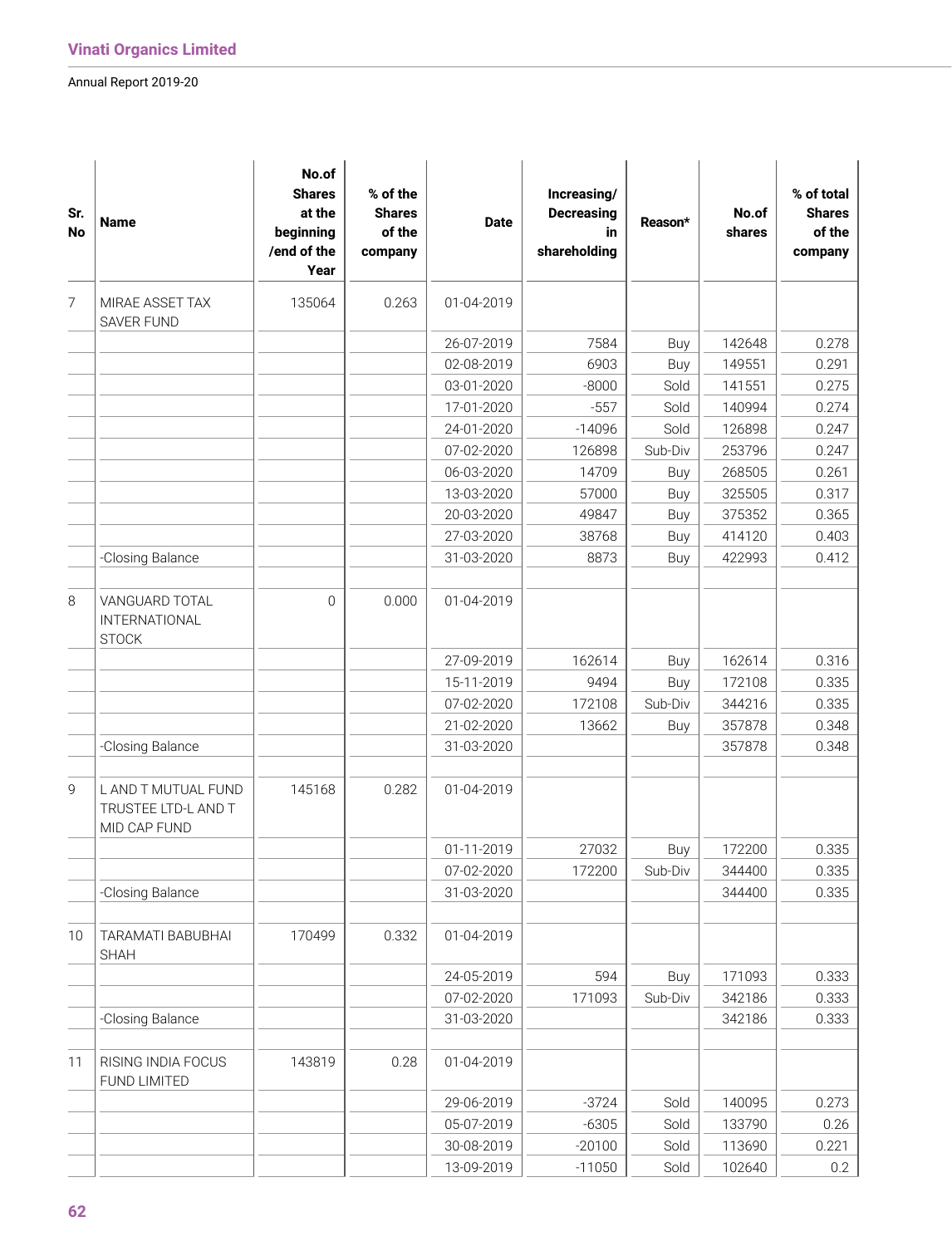| Sr.<br>No | <b>Name</b>                                                                                    | No.of<br><b>Shares</b><br>at the<br>beginning<br>/end of the<br>Year | % of the<br><b>Shares</b><br>of the<br>company | <b>Date</b> | Increasing/<br><b>Decreasing</b><br>in<br>shareholding | Reason* | No.of<br>shares | % of total<br><b>Shares</b><br>of the<br>company |
|-----------|------------------------------------------------------------------------------------------------|----------------------------------------------------------------------|------------------------------------------------|-------------|--------------------------------------------------------|---------|-----------------|--------------------------------------------------|
|           |                                                                                                |                                                                      |                                                | 20-09-2019  | $-1069$                                                | Sold    | 101571          | 0.198                                            |
|           |                                                                                                |                                                                      |                                                | 15-11-2019  | 8300                                                   | Buy     | 109871          | 0.214                                            |
|           |                                                                                                |                                                                      |                                                | 22-11-2019  | 10553                                                  | Buy     | 120424          | 0.234                                            |
|           |                                                                                                |                                                                      |                                                | 29-11-2019  | 4100                                                   | Buy     | 124524          | 0.242                                            |
|           |                                                                                                |                                                                      |                                                | 06-02-2020  | $-1500$                                                | Sold    | 123024          | 0.239                                            |
|           |                                                                                                |                                                                      |                                                | 07-02-2020  | 123024                                                 | Sub-Div | 246048          | 0.239                                            |
|           |                                                                                                |                                                                      |                                                | 13-03-2020  | $-10000$                                               | Sold    | 236048          | 0.23                                             |
|           | -Closing Balance                                                                               |                                                                      |                                                | 31-03-2020  |                                                        |         | 236048          | 0.23                                             |
| 12        | INDIA SMALL AND MID<br>CAP GEMS FUND                                                           | 164030                                                               | 0.319                                          | 01-04-2019  |                                                        |         |                 |                                                  |
|           |                                                                                                |                                                                      |                                                | 10-05-2019  | $-4221$                                                | Sold    | 159809          | 0.311                                            |
|           |                                                                                                |                                                                      |                                                | 17-05-2019  | $-7901$                                                | Sold    | 151908          | 0.296                                            |
|           |                                                                                                |                                                                      |                                                | 31-05-2019  | $-15526$                                               | Sold    | 136382          | 0.265                                            |
|           |                                                                                                |                                                                      |                                                | 26-07-2019  | $-9000$                                                | Sold    | 127382          | 0.248                                            |
|           |                                                                                                |                                                                      |                                                | 02-08-2019  | $-15423$                                               | Sold    | 111959          | 0.218                                            |
|           |                                                                                                |                                                                      |                                                | 06-02-2020  | $-10000$                                               | Sold    | 101959          | 0.198                                            |
|           |                                                                                                |                                                                      |                                                | 07-02-2020  | 101959                                                 | Sub-Div | 203918          | 0.198                                            |
|           |                                                                                                |                                                                      |                                                | 14-02-2020  | $-24681$                                               | Sold    | 179237          | 0.174                                            |
|           | -Closing Balance                                                                               |                                                                      |                                                | 31-03-2020  |                                                        |         | 179237          | 0.174                                            |
| 13        | MIRAE ASSET INDIA<br>SMALL-MID CAP<br><b>FOCUS EQUITY</b><br>MASTER INVESTMENT<br><b>TRUST</b> | 157544                                                               | 0.307                                          | 01-04-2019  |                                                        |         |                 |                                                  |
|           |                                                                                                |                                                                      |                                                | 21-06-2019  | $-13794$                                               | Sold    | 143750          | 0.28                                             |
|           |                                                                                                |                                                                      |                                                | 29-06-2019  | $-11670$                                               | Sold    | 132080          | 0.257                                            |
|           |                                                                                                |                                                                      |                                                | 13-09-2019  | $-25541$                                               | Sold    | 106539          | 0.207                                            |
|           |                                                                                                |                                                                      |                                                | 20-09-2019  | $-7$                                                   | Sold    | 106532          | 0.207                                            |
|           |                                                                                                |                                                                      |                                                | 24-01-2020  | $-3$                                                   | Sold    | 106529          | 0.207                                            |
|           |                                                                                                |                                                                      |                                                | 31-01-2020  | $-24421$                                               | Sold    | 82108           | 0.16                                             |
|           |                                                                                                |                                                                      |                                                | 07-02-2020  | 82108                                                  | Sub-Div | 164216          | 0.16                                             |
|           | -Closing Balance                                                                               |                                                                      |                                                | 31-03-2020  |                                                        |         | 164216          | 0.16                                             |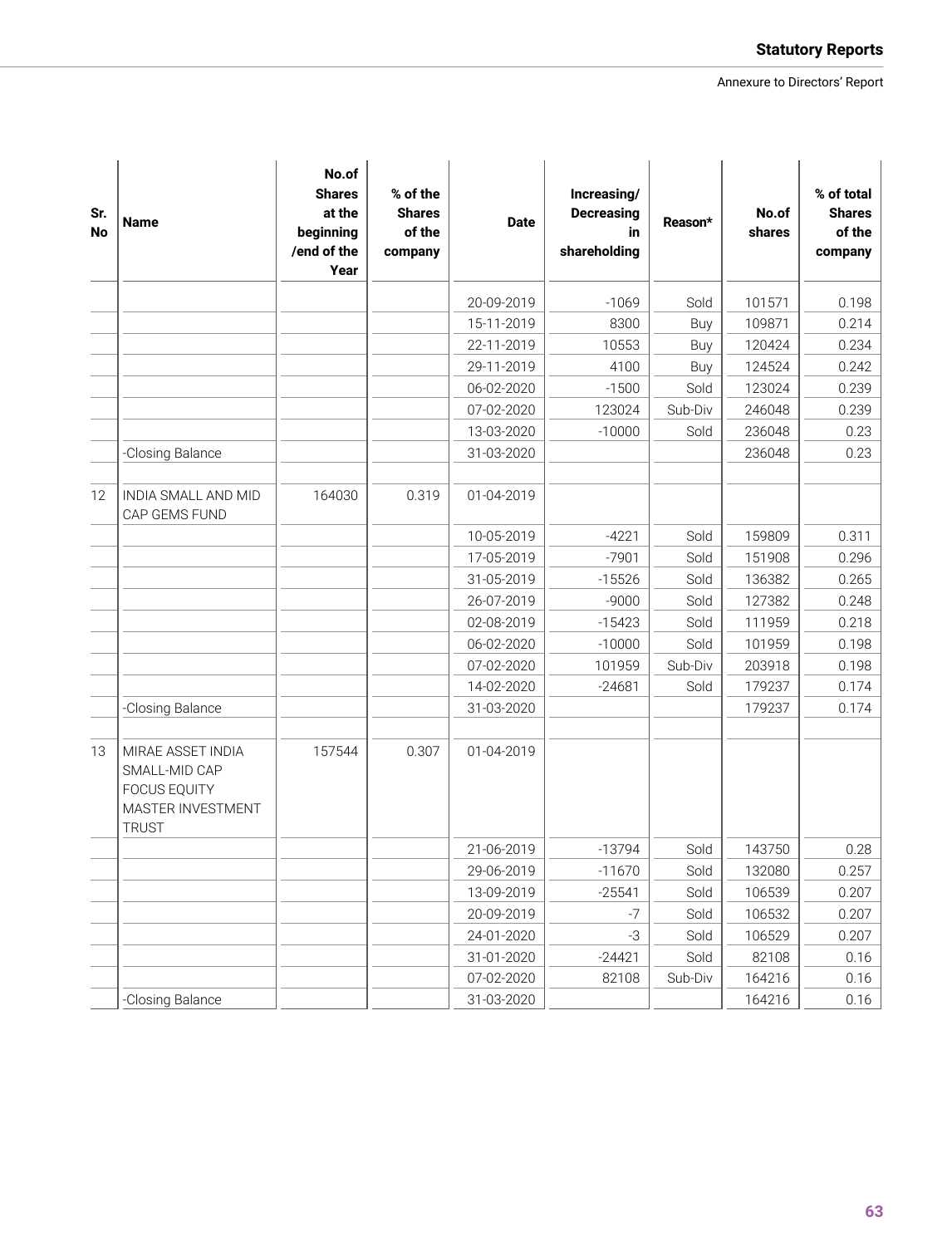#### **Shareholding of Directors and Key Managerial Personnel:**

|                       |                                           |                                                                                        |                                                | Shareholding at the beginning of the year                             | ShareHolding at the end of the Year |                 |                                                  |        |
|-----------------------|-------------------------------------------|----------------------------------------------------------------------------------------|------------------------------------------------|-----------------------------------------------------------------------|-------------------------------------|-----------------|--------------------------------------------------|--------|
| Sr.<br><b>No</b><br>1 | <b>Name</b>                               | No.of<br><b>Shares</b><br>at the<br>$begin{bmatrix}$ beginning<br>/end of the<br>Yearl | % of the<br><b>Shares</b><br>of the<br>company | Increasing/<br><b>Decreasing</b><br><b>Date</b><br>ın<br>shareholding | Reason*                             | No.of<br>shares | % of total<br><b>Shares</b><br>of the<br>company |        |
|                       | <b>VINOD SARAF</b>                        | 6950291                                                                                | 13.524                                         |                                                                       | 6950291                             | Sub-Div         | 13900582                                         | 13.524 |
| $\overline{2}$        | <b>VINATI SARAF MUTREJA</b>               | 605310                                                                                 | 1.178                                          |                                                                       | 605310                              | Sub-Div         | 1210620                                          | 1.178  |
| 3                     | <b>VIRAL SARAF MITTAL</b>                 | 521183                                                                                 | 1.014                                          |                                                                       | 521183                              | Sub-Div         | 1042366                                          | 1.014  |
| 4                     | JAYESH ASHAR - COO                        |                                                                                        |                                                |                                                                       |                                     |                 |                                                  |        |
| 5                     | N. K. GOYAL - CFO                         |                                                                                        |                                                |                                                                       |                                     |                 |                                                  |        |
| 6                     | MILIND WAGH -<br><b>COMPANY SECRETARY</b> |                                                                                        |                                                |                                                                       |                                     |                 |                                                  |        |

\* Sub - division of face value of one equity share of ₹2/- each to two equity shares of ₹1/- each w.e.f. 6th February 2020.

#### **INDEBTEDNESS**

Indebtedness of the Company including interest outstanding/accrued but not due for payment:

| <b>Name</b>                                         | <b>Secured Loans</b><br>excluding deposits | <b>Unsecured</b><br>Loans | <b>Deposits</b>        | Total<br><b>Indebtedness</b> |
|-----------------------------------------------------|--------------------------------------------|---------------------------|------------------------|------------------------------|
| Indebtedness at the beginning of the financial year |                                            |                           |                        |                              |
| Principal Amount<br>i)                              |                                            |                           |                        |                              |
| Interest due but not paid<br>ii)                    |                                            |                           |                        |                              |
| iii) Interest accrued but not due                   |                                            |                           |                        |                              |
| Total (i+ii+iii)                                    | --                                         | $- -$                     | --                     |                              |
| Change in Indebtedness during the financial year    |                                            |                           |                        |                              |
| Addition<br>$\bullet$                               |                                            |                           |                        |                              |
| Reduction<br>$\bullet$                              |                                            |                           |                        |                              |
| Net Change                                          |                                            |                           |                        |                              |
| Indebtedness at the end of the financial year       |                                            |                           |                        |                              |
| Principal Amount<br>i)                              |                                            |                           |                        |                              |
| Interest due but not paid<br>ii)                    |                                            |                           |                        |                              |
| iii) Interest accrued but not due                   |                                            |                           |                        |                              |
| Total (i+ii+iii)                                    | --                                         | --                        | $\qquad \qquad \cdots$ |                              |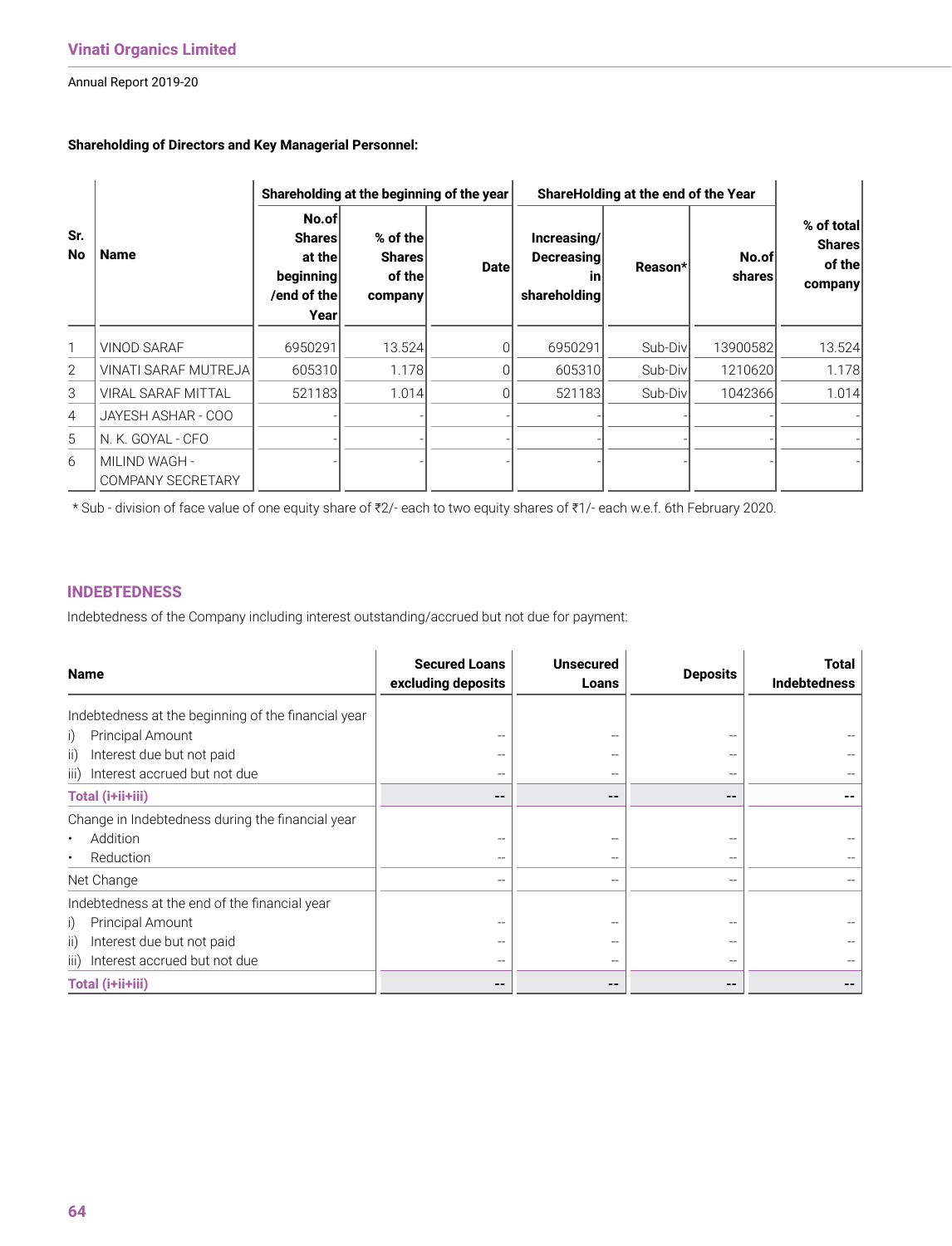# **REMUNERATION OF DIRECTORS AND KEY MANAGERIAL PERSONNEL**

# **A. Remuneration to Managing Director, Whole-time Directors and/or Manager:**

|                |                                                                                           | Name of MD/ED/WTD                                       |                                                                           |                                                            |                     |
|----------------|-------------------------------------------------------------------------------------------|---------------------------------------------------------|---------------------------------------------------------------------------|------------------------------------------------------------|---------------------|
| Sr.<br>No      | <b>Particulars of Remuneration</b>                                                        | Mr. Vinod Saraf,<br><b>Executive</b><br><b>Chairman</b> | <b>Ms. Vinati Saraf</b><br>Mutreja, Managing<br><b>Director &amp; CEO</b> | <b>Ms. Viral Saraf</b><br>Mittal, Director -<br><b>CSR</b> | <b>Total Amount</b> |
| $\mathbf{1}$   | <b>Gross Salary</b>                                                                       |                                                         |                                                                           |                                                            |                     |
|                | (a) Salary as per provisions contained<br>in section 17(1) of the Income-tax<br>Act, 1961 | 152.26                                                  | 114.94                                                                    | 64.92                                                      | 332.12              |
|                | (b) Value of perquisites u/s 17(2)<br>Income-tax Act, 1961                                | Nil                                                     | Nil                                                                       | Nil                                                        | Ni                  |
|                | (c) Profits in lieu of salary under<br>section 17(3) Income-tax Act, 1961                 | Nil                                                     | Nil                                                                       | Nil                                                        | Ni                  |
|                |                                                                                           | Nil                                                     | Nil                                                                       | Nil                                                        | Ni                  |
| $\mathbf{2}$   | Stock Option                                                                              | Nil                                                     | Nil                                                                       | Nil                                                        | Ni                  |
| 3              | Sweat Equity                                                                              | Nil                                                     | Nil                                                                       | Nil                                                        | Ni                  |
| $\overline{4}$ | Commission                                                                                | Nil                                                     | Nil                                                                       | Nil                                                        | Ni                  |
|                | - as % of profit                                                                          | Nil                                                     | Nil                                                                       | Nil                                                        | Ni                  |
|                | - others, specify                                                                         | Nil                                                     | Nil                                                                       | Nil                                                        | Ni                  |
| 5              | Others, please specify                                                                    | Nil                                                     | Nil                                                                       | Nil                                                        | Ni                  |
|                | Total (A)                                                                                 | 152.26                                                  | 114.94                                                                    | 64.92                                                      | 332.12              |
|                | Ceiling as per the Act                                                                    | 1,667.00                                                | 1,667.00                                                                  | 1,667.00                                                   | 3,334.50            |

# **B. Remuneration to other directors:**

|                              |                           |                               |                                 | ₹ in Lakhs          |  |
|------------------------------|---------------------------|-------------------------------|---------------------------------|---------------------|--|
|                              |                           |                               |                                 |                     |  |
| Mr. R. K.<br><b>Saraswat</b> | Mrs. Mona<br><b>Bhide</b> | Prof. M.<br>Lakshmi<br>Kantam | Mr. Adesh<br><b>Kumar Gupta</b> | <b>Total Amount</b> |  |
|                              |                           |                               |                                 |                     |  |
| 3.25                         | 2.75                      | 1.50                          | 2.25                            | 9.75                |  |
| Nil                          | Nil                       | Nil                           | Nil                             | Nil                 |  |
| Nil                          | Nil                       | Nil                           | Nil                             | Nil                 |  |
| 3.25                         | 2.75                      | 1.50                          | 2.25                            | 9.75                |  |
| Mr. Sunil Saraf              |                           |                               |                                 |                     |  |
| 1.50                         |                           |                               |                                 | 1.50                |  |
| Nil                          |                           |                               |                                 | Nil                 |  |
| Nil                          |                           |                               |                                 | Nil                 |  |
| 1.50                         |                           |                               |                                 | 1.50                |  |
| 4.75                         | 2.75                      | 1.50                          | 2.25                            | 11.25               |  |
| Nil                          |                           |                               |                                 |                     |  |
| Nil                          |                           |                               |                                 |                     |  |
|                              |                           |                               | <b>Name of Directors</b>        |                     |  |

₹ in Lakhs